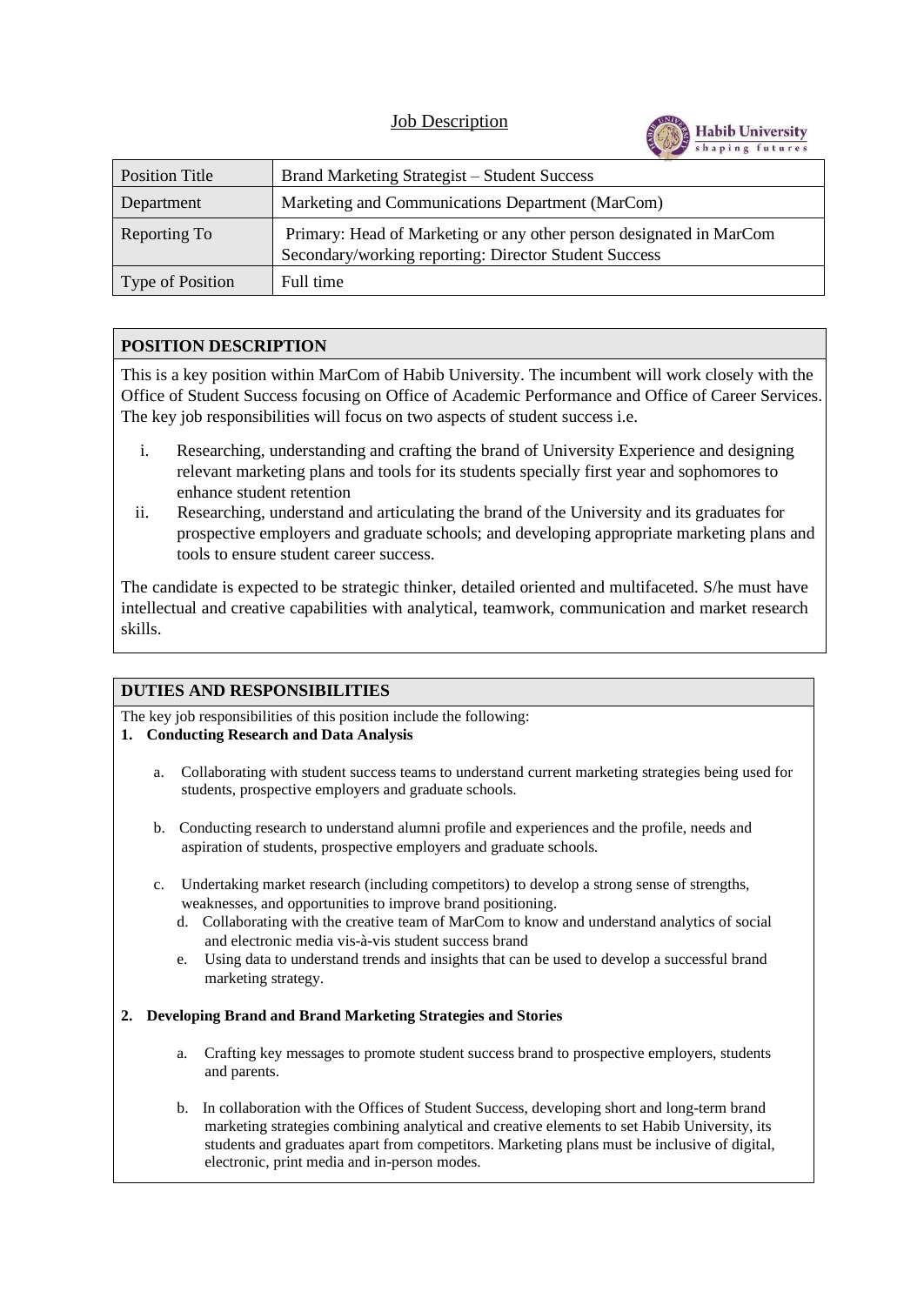| $c_{\cdot}$                                                        | Ensuring the implementation of marketing strategies in collaboration with MarCom and<br>Offices of Student Success.                                                                      |  |  |  |
|--------------------------------------------------------------------|------------------------------------------------------------------------------------------------------------------------------------------------------------------------------------------|--|--|--|
| d.                                                                 | Identifying, developing and promoting brand stories vis-à-vis student success                                                                                                            |  |  |  |
| e.                                                                 | Developing and implementing strategies to assess brand health and takes measures to further<br>enhance it.                                                                               |  |  |  |
| <b>Writing Brand Strategy Documents and Copy</b><br>3 <sub>1</sub> |                                                                                                                                                                                          |  |  |  |
| a.                                                                 | Preparing brand strategy documents to share brand guidelines and to communicate brand<br>marketing plans with all stakeholders.                                                          |  |  |  |
|                                                                    | b. Writing copy for marketing materials for multiple media (brochures/booklets, official university<br>website, social media, blogs, video scripts etc.)                                 |  |  |  |
| $\mathbf{c}$ .                                                     | Engaging Creative Content Curator for developing required marketing material and<br>supervising the work to ensure quality.                                                              |  |  |  |
| <b>Collaborating with Creative Teams</b><br>4.                     |                                                                                                                                                                                          |  |  |  |
| a.                                                                 | Collaborate with the creative team of MarCom in order to successfully translate the brand<br>marketing strategy or story into marketing collateral and advertising campaigns such as web |  |  |  |

b. Directing, overseeing, and signing off on creative elements to ensure that the material adhere to client guidelines and are in line with the current brand strategy.

### **5. Other Tasks**

a. Perform any other tasks assigned by the Head of MarCom.

and graphic designers, copywriters, and video production teams etc.

| <b>REQUIRED JOB SPECIFICATIONS</b> |                                                                                                                                                                                                                                                                                            |  |  |  |
|------------------------------------|--------------------------------------------------------------------------------------------------------------------------------------------------------------------------------------------------------------------------------------------------------------------------------------------|--|--|--|
| Required<br>Qualification          | Bachelor's Degree in (Mass) Communications, Marketing or related field(s)<br>and/or equivalent experience/training.                                                                                                                                                                        |  |  |  |
| Required<br>Experience             | At least 3-5 years of experience in media/corporate/academic setting for<br>developing the brand and developing overall brand marketing plans<br>Adept at handling social media and website independently<br>√<br>Hands on experience with online platforms, marketing tools and practices |  |  |  |

| <b>REQUIRED JOB COMPETENCIES (Technical and Soft Skills)</b> |                                                                                           |                                   |  |  |
|--------------------------------------------------------------|-------------------------------------------------------------------------------------------|-----------------------------------|--|--|
| S#                                                           | Competency                                                                                | Criticality (High / Low / Medium) |  |  |
| 1.                                                           | Demonstrable experience with<br>SEO/SEM and CRM software                                  | High                              |  |  |
| 2.                                                           | Communication skills both verbal<br>and written                                           | High                              |  |  |
| 3.                                                           | Interpersonal skills for team work<br>and working with diverse<br>interdisciplinary teams | High                              |  |  |